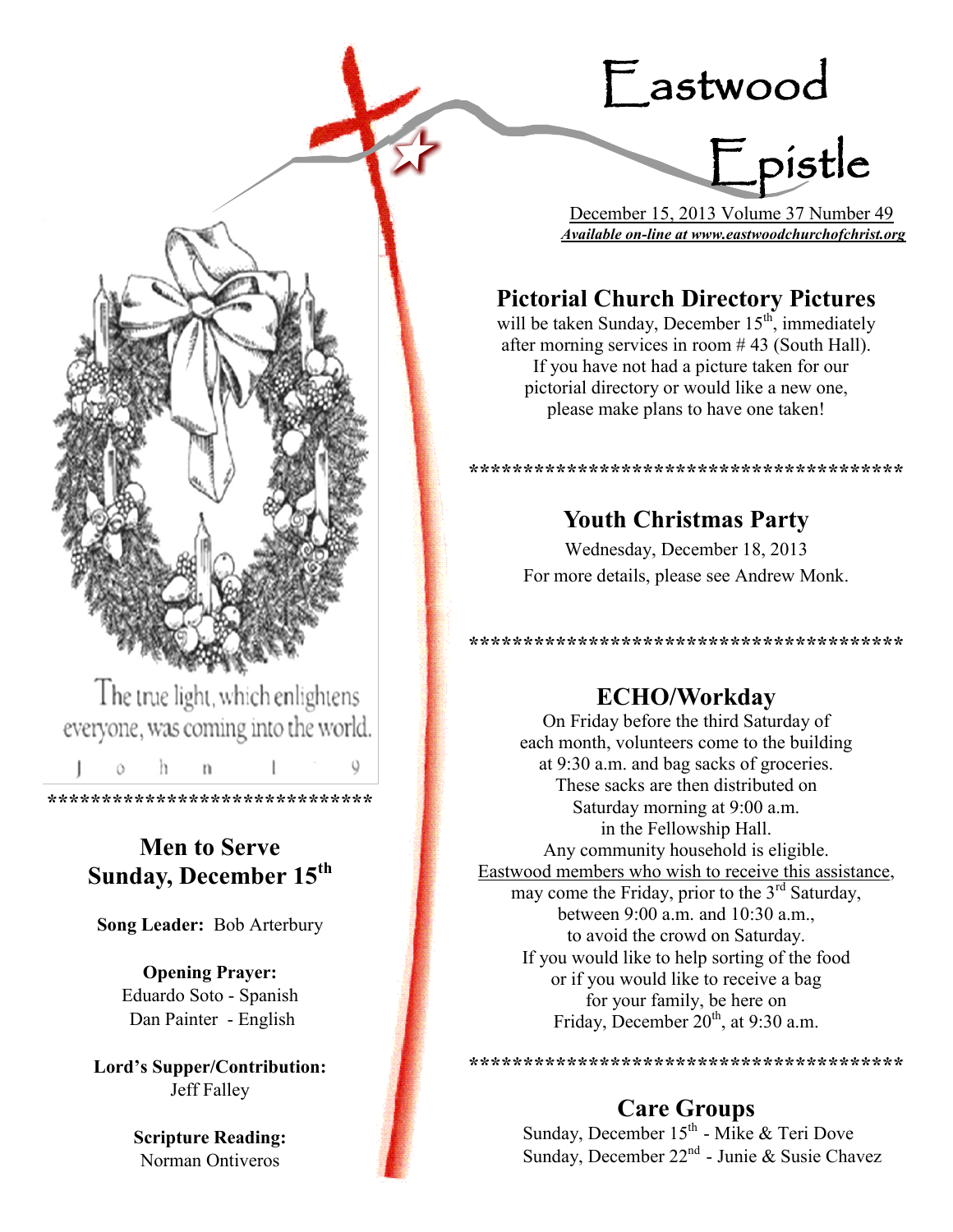## *Together*

**To a child, Love is spelled T-I-M-E.**

Charles Francis Adams, the 19<sup>th</sup> century political figure and diplomat, kept a diary. One day he entered: "Went fishing with my son today—a day wasted."

His son, Brook Adams, also kept a diary, which is still in existence. On that same day, Brook made this entry: "Went fishing with my father—the most wonderful day of my life!"

Parents may remind themselves of the importance of time together, by remembering their time with their own parents. Did it matter if you caught any fish or which team won? "Later" or "not now," mean "No," to a child. Their need for attention may be brief, "Daddy, watch me." The time we give to our children and grandchildren is well spent.

The amount of money spent on gifts for children is not nearly as important as the amount of time we spend with them. And it does not always have to be doing their activity, but letting them accompany us as we do our chores.

There will come a time when we will no longer hear, "Daddy, may I go with you?" That will be okay, but for now, be sure to ask, "Who wants to go with me to...?"

Some parents have been creative in gift giving, by giving a card with a pledge to spend time together, doing a favorite activity. A child also needs some individual time, when they alone have the parent and receiving the total attention.

Remember it is not the activity, nor the money spent, it is the time with you which is important. Give your child the gift of love -TIME. *Charles M Clodfelter*

*Sunday Guests who registered - 12 Did you speak with them?*

**www.eastwoodchurchofchrist.org**

#### **Schedule of Services**

Bible Class - 9:00 A.M. Ladies Bible Class Bible Study Worship - 10:00 A.M. 10:00 A.M. 7:00 P.M.

**Sunday Tuesday Wednesday**

#### **Area TV Programs**

Area TV Programs<br>Fridays: 7:00 P.M. Channel #38 (Cable Channel #16) Sundays: 5:00 A.M. Inspiration Channel (Channel #364 Direct TV)

### **Our Sympathy**

We extend our heartfelt sympathy to Vic & Sharon Armendariz and family, on the death of Sharon's sister, Gayle, who passed away Friday, December 6, 2013, in Dallas, Texas. Services are pending. Please keep the family in your prayers. \*\*\*\*\*\*\*\*\*\*\*\*

Sharon wants to "Thank" everyone for their calls and keeping her and her sister, Gayle, in your prayers.



 Maggie Rodriguez's new home phone number is 915-245-9136

## **Area Wide 5th Sunday Singing**

The Elders of the Montwood Church of Christ, 11845 Bob Mitchell**.**  Would like to invite you to an area wide "Fifth Sunday Singing" Sunday, December 29, 2013,



at 3:00 p.m. Please bring your song leaders along. We are looking forward to your fellowship. For the Elders, James Jones, Jr., Minister

> **Sunday, December 15, 2013 Speaker** - Paul Gonzales **Sermon Topic** - *Making a Difference* **Scripture** - John 4:28-30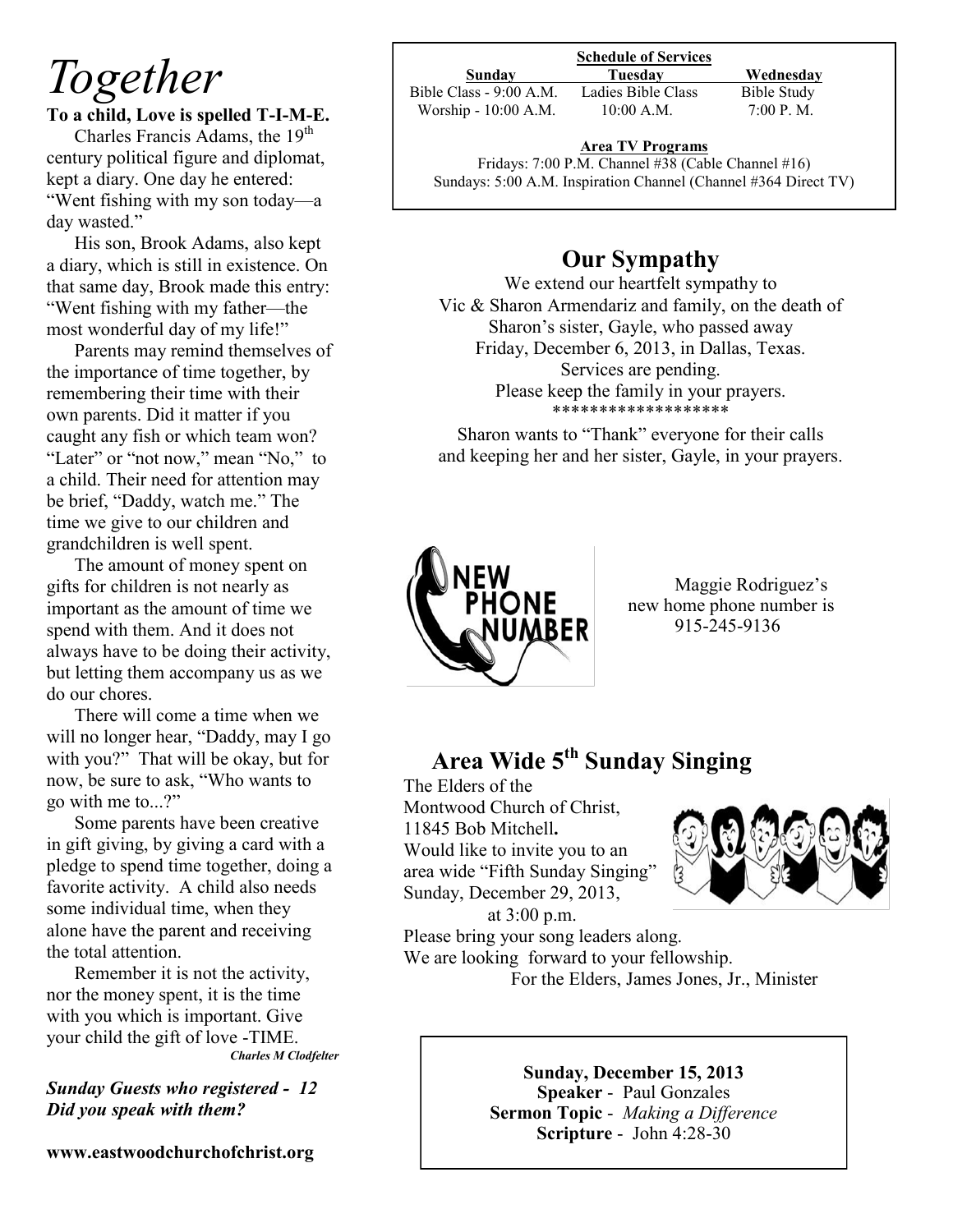

T ave you ever heard someone say this phrase to anyone else : "You will never make a difference." I have. Sometimes it is stated in a direct or indirect way, however they are stated. These are words that can discourage or ave you ever heard someone say this phrase to anyone else : "You will never make a difference." I have. Sometimes it is stated in a I direct or indirect way, however they are stated. These are words a difference. The message this Sunday will be dealing with this topic, the beauty of the church is that we are all made in a vary special way and we

can all make a difference. I found a quote that makes a lot of sense, see if you like it.

Do more than belong ; participate.

 Do more than care; help. Do more than believe; practice. Do more than be fair; be kind. Do more than forgive; forget. Do more than dream; work."

William Arthur Ward

A question for Sunday is, "How far do I want to go to make a difference?" Now go make a difference. Paul

 $\_$  , and the contribution of the contribution of the contribution of the contribution of the contribution of  $\mathcal{L}_\text{max}$ 





December 15 - Austin Campbell December 16 - Candis Rice December 16 - Riki Pinales December 19 - Carol Baker December 20 - Lisa Arterbury December 20 - Sara Duley December 20 - Emiliano Rodriguez December 21 - Anita Rodriguez December 21 - Autumn Russell



**Happy Anniversary!** December 15 - Oscar & Gwendelyn Gale

 **Nursery Helpers for Sunday, December 15, 2013** Yolanda Rodriguez and Yoly Rodriguez



### **IRS Donor Requirements**

Donors must deliver checks on or by Tuesday, December 31, 2013, in order to claim a charitable contribution deduction for 2013. Checks that are placed in the church offering during their first worship service in 2014, will not qualify for a charitable contribution deduction in 2013, or was actually written in 2013. However, checks that are written, mailed , and postmarked in 2013, will be deductible in 2013, even if they are not received by a church, until 2014.

## **Ink Cartridges for Eastwood Youth**

Please remember to donate your used printer ink cartridges to Eastwood Youth Group. The donation bin is located in the foyer of the church.

## **Youth Group Fundraiser!**

Eastwood Youth Group is having a fundraiser Selling discount cards. The cards cost \$20 and have great discounts to 18 different businesses in the area The cards are good until December 2014, and the discounts can be used once per day. If you are interested in purchasing a card, please speak with Andrew or one of the youth kids. Money earned from this fundraiser will go toward many Youth activities, education and events.

## **Christian Schools of El Paso**

Don't forget to bring your unneeded clothes, shoes, blankets and coats to the big blue donation box in the CSEP parking lot. The clothes go to those in need. CSEP benefits from your generosity!